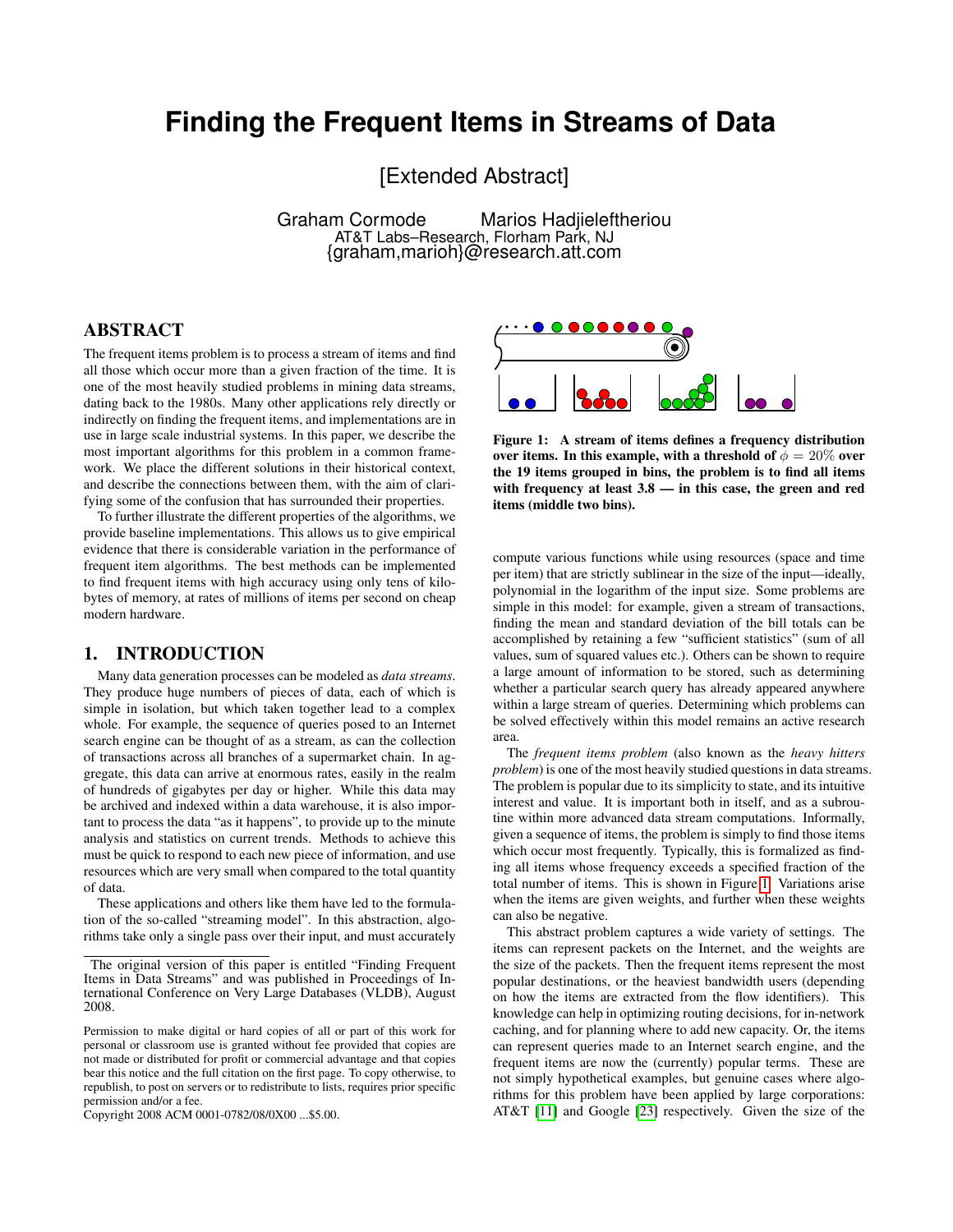data (which is being generated at high speed), it is important to find algorithms which are capable of processing each new update very quickly, without blocking. It also helps if the working space of the algorithm is very small, so that the analysis can happen over many different groups in parallel, and because small structures are likely to have better cache behavior and hence further help increase the throughput.

Obtaining efficient and scalable solutions to the frequent items problem is also important since many streaming applications need to find frequent items as a subroutine of another, more complex computation. Most directly, mining frequent *itemsets* inherently builds on finding frequent *items* as a basic building block. Finding the entropy of a stream requires learning the most frequent items in order to directly compute their contribution to the entropy, and remove their contribution before approximating the entropy of the residual stream [\[8\]](#page-7-2). The HSS technique uses hashing to derive multiple substreams, the frequent elements of which are extracted to estimate the frequency moments of the stream [\[4\]](#page-7-3). The frequent items problem is also related to the recently popular area of Compressed Sensing.

Other work solves generalized versions of frequent items problems by building on algorithms for the 'vanilla' version of the problem. Several techniques for finding the frequent items in a sliding window model operate by keeping track of the frequent items in many sub-windows [\[13,](#page-7-4) [2\]](#page-7-5). In the 'heavy hitters distinct' problem, with applications to detecting network scanning attacks, the count of an item is the number of *distinct* pairs containing that item paired with a secondary item. It is typically solved extending a frequent items algorithm with distinct counting algorithms [\[25\]](#page-7-6). Frequent items have also been applied to models of probabilistic streaming data [\[17\]](#page-7-7), and within faster 'skipping' techniques [\[3\]](#page-7-8).

Thus the problem is an important one to understand and study in order to produce efficient streaming implementations. It remains an active area, with many new research contributions produced every year on the core problem and its variations. Due to the amount of work on this problem, it is easy to miss out some important references or fail to appreciate the properties of certain algorithms. There are several cases where algorithms first published in the eighties have been "rediscovered" two decades later; existing work is sometimes claimed to be incapable of a certain guarantee, which in truth it can provide with only minor modifications; and experimental evaluations do not always compare against the most suitable methods.

In this paper, we present the main ideas in this area, by describing some of the most significant algorithms for the core problem of finding frequent items using common notation and terminology. In doing so, we also present the historical development of these algorithms. Studying these algorithms is instructive, as they are relatively simple, but can be shown to provide formal guarantees on the quality of their output as a function of an accuracy parameter  $\epsilon$ . We also provide baseline implementations of many of these algorithms against which future algorithms can be compared, and on top of which algorithms for different problems can be built. We perform experimental evaluation of the algorithms over a variety of data sets to indicate their performance in practice. From this, we are able to identify clear distinctions among the algorithms that are not apparent from their theoretical analysis alone.

## 2. DEFINITIONS

<span id="page-1-0"></span>We first provide formal definition of the stream and the frequencies  $f_i$  of the items within the stream as the number of times item i is seen in the stream.

*Definition 1.* Given a stream S of n items  $t_1 \ldots t_n$ , the frequency of an item i is  $f_i = |\{j|t_j = i\}|$ . The *exact*  $\phi$ -frequent *items* comprise the set  $\{i|f_i > \phi n\}$ .

#### **Example.** The stream  $S = (a, b, a, c, c, a, b, d)$  has  $f_a = 3, f_b =$  $2, f_c = 2, f_d = 1$ . For  $\phi = 0.2$ , the frequent items are a, b and c.

A streaming algorithm which finds the exact  $\phi$ -frequent items must use a lot of space, even for large values of  $\phi$ , based on the following information-theoretic argument. Given an algorithm that claims to solve this problem for  $\phi = 50\%$ , we could insert a set S of N items, where every item has frequency 1. Then, we could also insert  $N-1$  copies of item i. If i is now reported as a frequent item (occurring more than 50% of the time) then  $i \in S$ , else  $i \notin$ S. Consequently, since correctly storing a set of size  $N$  requires  $\Omega(N)$  space,  $\Omega(N)$  space is also required to solve the frequent items problem. That is, any algorithm which promises to solve the exact problem on a stream of length  $n$  must (in the worst case) store an amount of information that is proportional to the length of the stream, which is impractical for the large stream sizes we consider.

Because of this fundamental difficulty in solving the exact problem, an approximate version is defined based on a tolerance for error, which is parametrized by  $\epsilon$ .

*Definition 2.* Given a stream  $S$  of  $n$  items, the  $\epsilon$ -approximate frequent items problem is to return a set of items  $F$  so that for all items  $i \in F$ ,  $f_i > (\phi - \epsilon)n$ , and there is no  $i \notin F$  such that  $f_i > \phi n$ .

Since the exact ( $\epsilon = 0$ ) frequent items problem is hard in general, we use "frequent items" or "the frequent items problem" to refer to the  $\epsilon$ -approximate frequent items problem. A closely related problem is to estimate the frequency of items on demand:

*Definition 3.* Given a stream  $S$  of  $n$  items defining frequencies  $f_i$  as above, the frequency estimation problem is to process a stream so that, given any i, an  $\hat{f}_i$  is returned satisfying  $f_i \leq \hat{f}_i \leq f_i + \epsilon n$ .

A solution to the frequency estimation problem allows the frequent items problem to be solved (slowly): one can estimate the frequency of every possible item  $i$ , and report those  $i$ 's whose frequency is estimated above  $(\phi - \epsilon)n$ . Exhaustively enumerating all items can be very time consuming (or infeasible; e.g., when the items can be arbitrary strings). However, all the algorithms we study here solve both the approximate frequent items problem and the frequency estimation problem at the same time. Most solutions are deterministic, but we also discuss randomized solutions, which allow a small user-specified probability of making a mistake.

## 3. FREQUENT ITEMS ALGORITHMS

We discuss two main classes of algorithms for finding the frequent items. Counter-based algorithms track a subset of items from the input, and monitor counts associated with these items. We also discuss sketch algorithms, which are (randomized) linear projections of the input viewed as a vector, and solve the frequency estimation problem. They therefore do not explicitly store items from the input. Furthermore, sketch algorithms can support deletion of items, in contrast with counter-based schemes, at the cost increased space usage and update time.

These are by no means the only solutions possible for this problem. Other solutions are based on various notions of randomly sampling items from the input; and of summarizing the distribution of items in order to find *quantiles*, from which the frequent items can be discovered. These solution types have attracted less interest for the frequent items problem, and are less effective based on our full experimental evaluations [\[10\]](#page-7-9).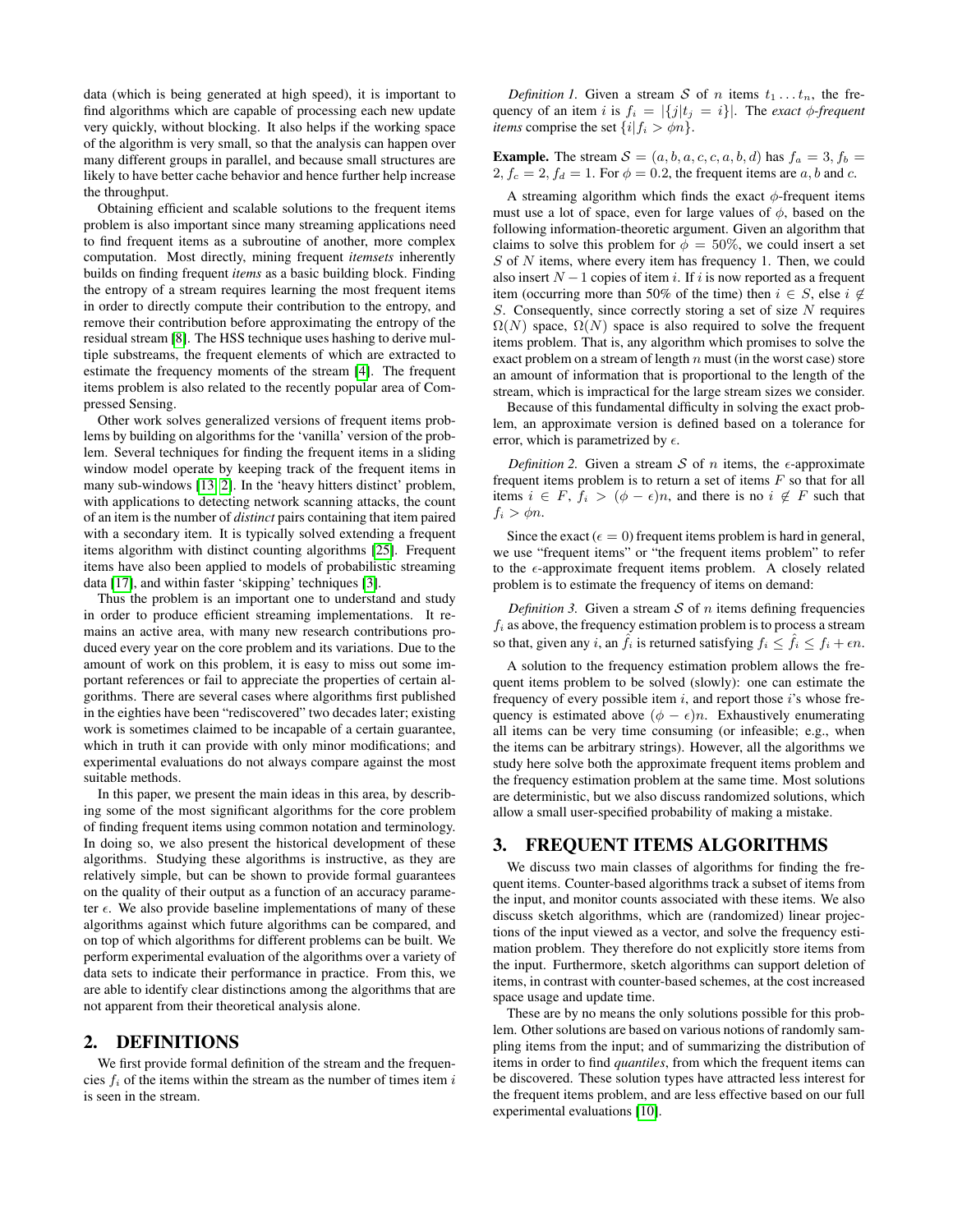## 3.1 Counter-based Algorithms

Counter based algorithms decide for each new arrival whether to store this item or not, and if so, what counts to associate with it. A common feature of these algorithms is that when given a new item, they test whether it is one of  $k$  being stored by the algorithm, and if so, increment its count. The cost of supporting this "dictionary" operation depends on the model of computation assumed. A simple solution is to use a hash table storing the current set of items, but this means that an otherwise deterministic solution becomes randomized in its time cost, since it takes *expected* O(1) operations to perform this step. Other models assume that there is hardware support for these operations (such as Content Addressable Memory), or else that deterministic "dynamic dictionary algorithms" are used. We sidestep this issue in this presentation by just counting the number of "dictionary" operations in the algorithms.

Majority Algorithm. The problem of frequent items dates back at least to a problem proposed by Moore in 1980. It was published as a 'problem' in the Journal of Algorithms in the June 1981 issue, as:

[J.Alg 2, P208-209] Suppose we have a list of  $n$  numbers, representing the "votes" of n processors on the result of some computation. We wish to decide if there is a majority vote and what the vote is.

Moore, with Boyer, also invented the MAJORITY algorithm in 1980, described in a technical report from early 1981 [\[6\]](#page-7-10). To them, this was mostly of interest from the perspective of automatically proving the correctness of the solution (the details of this were published in 1991, along with a partial history [\[7\]](#page-7-11)). In the Dec 1982 Journal of Algorithms, a solution provided by Fischer and Salzburg was published [\[15\]](#page-7-12). Their proposed algorithm, although presented differently, was essentially identical to MAJORITY, and was accompanied by an analysis of the number of comparisons needed to solve the problem. MAJORITY can be stated as follows: store the first item and a counter, initialized to 1. For each subsequent item, if it is the same as the currently stored item, increment the counter. If it differs, and the counter is zero, then store the new item and set the counter to 1; else, decrement the counter. After processing all items, the algorithm guarantees that if there is a majority vote, then it must be the item stored by the algorithm. The correctness of this algorithm is based on a pairing argument: if every non-majority item is paired with a majority item, then there should still remain an excess of majority items. Although not posed as a streaming problem, the algorithm has a streaming flavor: it takes only one pass through the input (which can be ordered arbitrarily) to find a majority item. To verify that the stored item really is a majority, a second pass is needed to simply count the true number of occurrences of the stored item. Without this second pass, the algorithm has a partial guarantee: if there is an exact majority item, it is found at the end of the first pass, but the algorithm is unable to determine whether this is the case. Note that as the hardness results for Definition [1](#page-1-0) show, no algorithm can correctly distinguish the cases when an item is just above or just below the threshold in a single pass without using a large amount of space.

The 'Frequent' Algorithm. Twenty years later, the problem of streaming algorithms was an active research area, and a generalization of the Majority algorithm was shown to solve the problem of finding all items in a sequence whose frequency exceeds a  $1/k$ fraction of the total count [\[18,](#page-7-13) [14\]](#page-7-14). Instead of keeping a single counter and item from the input, the FREQUENT algorithm stores  $k-1$  (item, counter) pairs. The natural generalization of the Majority algorithm is to compare each new item against the stored items



<span id="page-2-0"></span>Figure 3: Counter based data structure: the blue (top) item is already stored, so its count is incremented when it is seen. The green (middle) item takes up an unused counter, then a second occurrence increments it.

T, and increment the corresponding counter if it is amongst them. Else, if there is some counter with a zero count, it is allocated to the new item, and the counter set to 1. If all  $k - 1$  counters are allocated to distinct items, then all are decremented by 1. A grouping argument is used to argue that any item which occurs more than  $n/k$  times must be stored by the algorithm when it terminates. Figure [3](#page-2-0) illustrates some of the operations on this data structure. Pseudocode to illustrate this algorithm is given in Algorithm [1,](#page-3-0) making use of set notation to represent the dictionary operations on the set of stored items T: items are added and removed from this set using set union and set subtraction respectively, and we allow ranging over the members of this set (any implementation will have to choose how to support these operations). We also assume that each item j stored in T has an associated counter  $c_i$ . For items not stored in  $T$ , then  $c_j$  is implicitly defined as 0 and does not need to be explicitly stored.

In fact, this generalization was first proposed by Misra and Gries as "Algorithm 3" [\[22\]](#page-7-15) in 1982: the papers published in 2002 (which cite [\[15\]](#page-7-12) but not [\[22\]](#page-7-15)) were actually rediscoveries of their algorithm. In deference to its initial discovery, this algorithm has been referred to as the "Misra-Gries" algorithm in more recent work on streaming algorithms. In the same paper, an "Algorithm 2" correctly solves the problem but has only speculated worst case space bounds. Some works have asserted that the FREQUENT algorithm does not solve the frequency estimation problem accurately, but this is erroneous. As observed by Bose *et al.* [\[5\]](#page-7-16), executing this algorithm with  $k = 1/\epsilon$  ensures that the count associated with each item on termination is at most  $\epsilon n$  below the true value.

The time cost of the algorithm is dominated by the  $O(1)$  dictionary operations per update, and the cost of decrementing counts. Misra and Gries use a balanced search tree, and argue that the decrement cost is amortized  $O(1)$ ; Karp *et al.* propose a hash table to implement the dictionary [\[18\]](#page-7-13); and Demaine *et al.* show how the cost of decrementing can be made worst case  $O(1)$  by representing the counts using offsets and maintaining multiple linked lists [\[14\]](#page-7-14).

Lossy Counting. The LOSSYCOUNTING algorithm was proposed by Manku and Motwani in 2002 [\[19\]](#page-7-17), in addition to a randomized sampling-based algorithm and techniques for extending from frequent items to frequent itemsets. The algorithm stores tuples which comprise an item, a lower bound on its count, and a 'delta'  $(\Delta)$ value which records the difference between the upper bound and the lower bound. When processing the *i*th item in the stream, if information is currently stored about the item then its lower bound is increased by one; else, a new tuple for the item is created with the lower bound set to one, and  $\Delta$  set to  $|i/k|$ . Periodically, all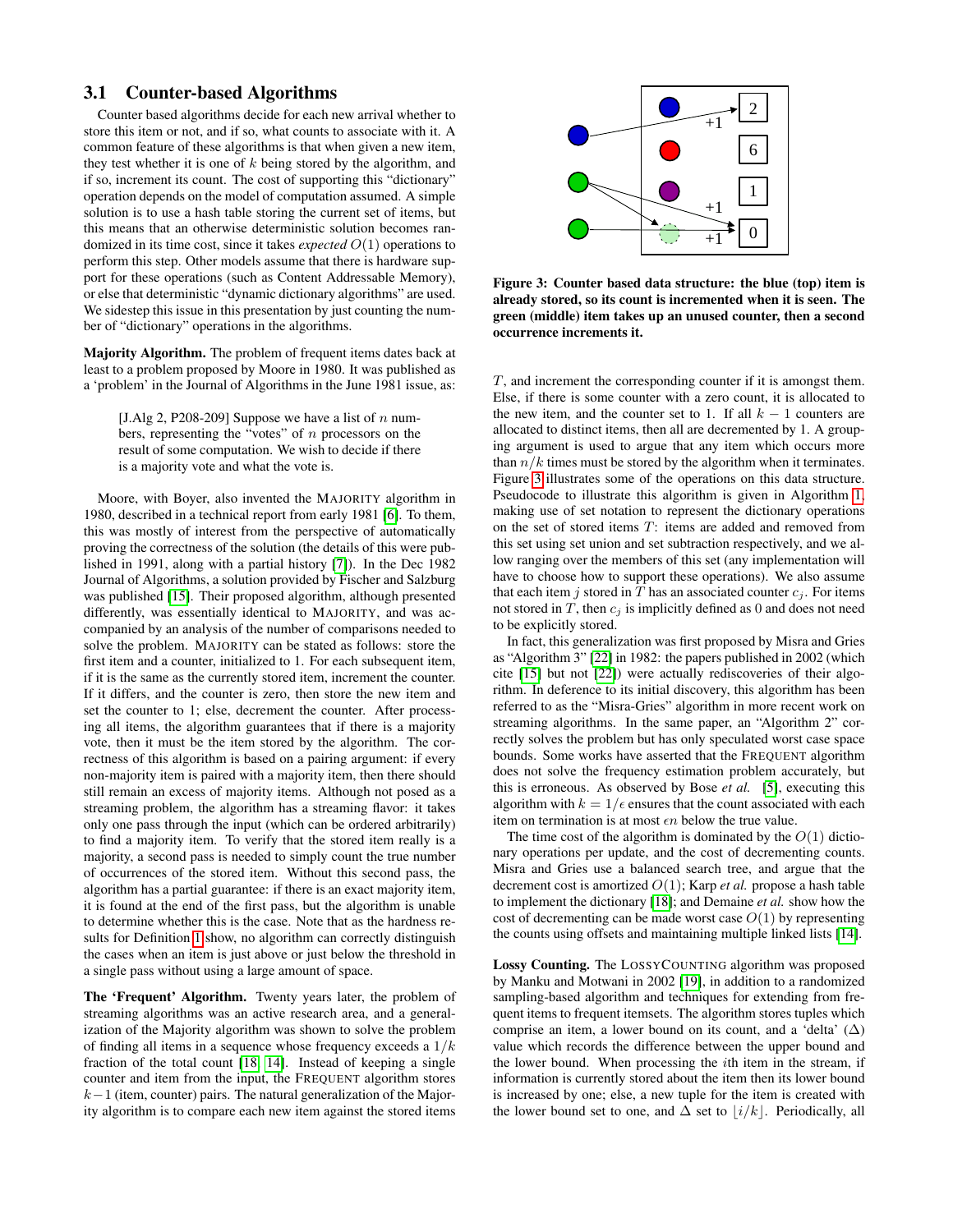<span id="page-3-0"></span>

<span id="page-3-1"></span>Figure 2: Pseudocode for counter-based algorithms

tuples whose upper bound is less than  $|i/k|$  are deleted. These are correct upper and lower bounds on the count of each item, so at the end of the stream, all items whose count exceeds  $n/k$  must be stored. As with FREQUENT, setting  $k = 1/\epsilon$  ensures that the error in any approximate count is at most  $\epsilon n$ . A careful argument demonstrates that the worst case space used by this algorithm is  $O(\frac{1}{\epsilon} \log \epsilon n)$ , and for certain time-invariant input distributions it is  $O(\frac{1}{\epsilon}).$ 

Storing the delta values ensures that highly frequent items which first appear early on in the stream have very accurate approximated counts. But this adds to the storage cost. A variant of this algorithm is presented by Manku in a presentation of the paper [\[20\]](#page-7-18), which dispenses with explicitly storing the delta values, and instead has all items sharing an implicit value of  $\Delta(i) = |i/k|$ . The modified algorithm stores (item, count) pairs. For each item in the stream, if it is stored, then the count is incremented; otherwise, it is initialized with a count of 1. Every time  $\Delta(i)$  increases, all counts are decremented by 1, and all items with zero count are removed from the data structure. The same proof suffices to show that the space bound is  $O(\frac{1}{\epsilon} \log \epsilon n)$ . This version of the algorithm is quite similar to Algorithm 2 presented in [\[22\]](#page-7-15); but in [\[20\]](#page-7-18), a space bound is proven. The time cost is  $O(1)$  dictionary operations, plus the periodic compress operations which require a linear scan of the stored items. This can be performed once every  $O(\frac{1}{\epsilon} \log \epsilon n)$  updates, in which time the number of items stored has at most doubled, meaning that the amortized cost of compressing is  $O(1)$ . We give pseudocode for this version of the algorithm in Algorithm [2,](#page-3-1) where again  $T$  represents the set of currently monitored items, updated by set operations, and  $c_i$  are corresponding counts.

Space Saving. The deterministic algorithms presented so far all have a similar flavor: a set of items and counters are kept, and various simple rules are applied when a new item arrives (as illustrated in Figure [3\)](#page-2-0). The SPACESAVING algorithm introduced in 2005 by Metwally *et al.* also fits this template [\[21\]](#page-7-19). Here, k (item, count) pairs are stored, initialized by the first  $k$  distinct items and their exact counts. As usual, when the next item in the sequence corresponds to a monitored item, its count is incremented. But when the next item does not match a monitored item, the (item, count) pair with the smallest count has its item value replaced with the new item, and the count incremented. So the space required is  $O(k)$  (respectively  $O(\frac{1}{\epsilon})$ ), and a short proof demonstrates that the counts of all stored items solve the frequency estimation problem with error  $n/k$  (resp.  $\epsilon n$ ). It also shares a useful property with LOSSYCOUNTING, that items which are stored by the algorithm early in the stream and are not removed have very accurate esti-

<span id="page-3-2"></span>

<span id="page-3-3"></span>Figure 4: Sketch data structure: each new item is mapped to a set of counters, which are incremented.

mated counts. The algorithm appears in Algorithm [3.](#page-3-2) The time cost is bounded by the dictionary operation of finding if an item is stored, and of finding and maintaining the item with minimum count. Simple heap implementations can track the smallest count item in  $O(\log 1/\epsilon)$  time per update. When all updates are unitary  $(+1)$ , a faster approach is to borrow ideas from the Demaine *et al.* implementation of FREQUENT, and keep the items in groups with equal counts. By tracking a pointer to the group with smallest count, the find minimum operation takes constant time, while incrementing counts takes  $O(1)$  pointer operations (the "Stream-Summary" data structure desribed by Metwally *et al.* [\[21\]](#page-7-19)).

## 3.2 Sketch Algorithms

Here, we use the term 'sketch' to denote a data structure which can be thought of as a linear projection of the input. That is, if we imagine the stream as implicitly defining a vector whose ith entry is  $f_i$ , the sketch is the product of this vector with a matrix. For the algorithm to use small space, this matrix will be implicitly defined by a small number of bits. The sketch algorithms described here use hash functions to define a (very sparse) linear projection. Both views (hashing or linear projection) can be helpful in explaining the methods, and it is usually possible to alternate between the two without confusion. Beacause of their linearity, it follows immediately that updates with negative values can easily be accommodated by such sketching methods. This allow us to model the removal of items (to denote the conclusion of a packet flow; or the return of a previously bought item, say) as an update with negative weight.

The two sketch algorithms outlined below solve the frequency estimation problem. They need additional data information to solve the frequent items problem, so we also describe algorithms which augment the stored sketch to find frequent items quickly. The algorithms are randomized, which means that in addition to the accuracy parameter  $\epsilon$ , they also take a failure probability  $\delta$  so that (over the random choices made in choosing the hash functions) the prob-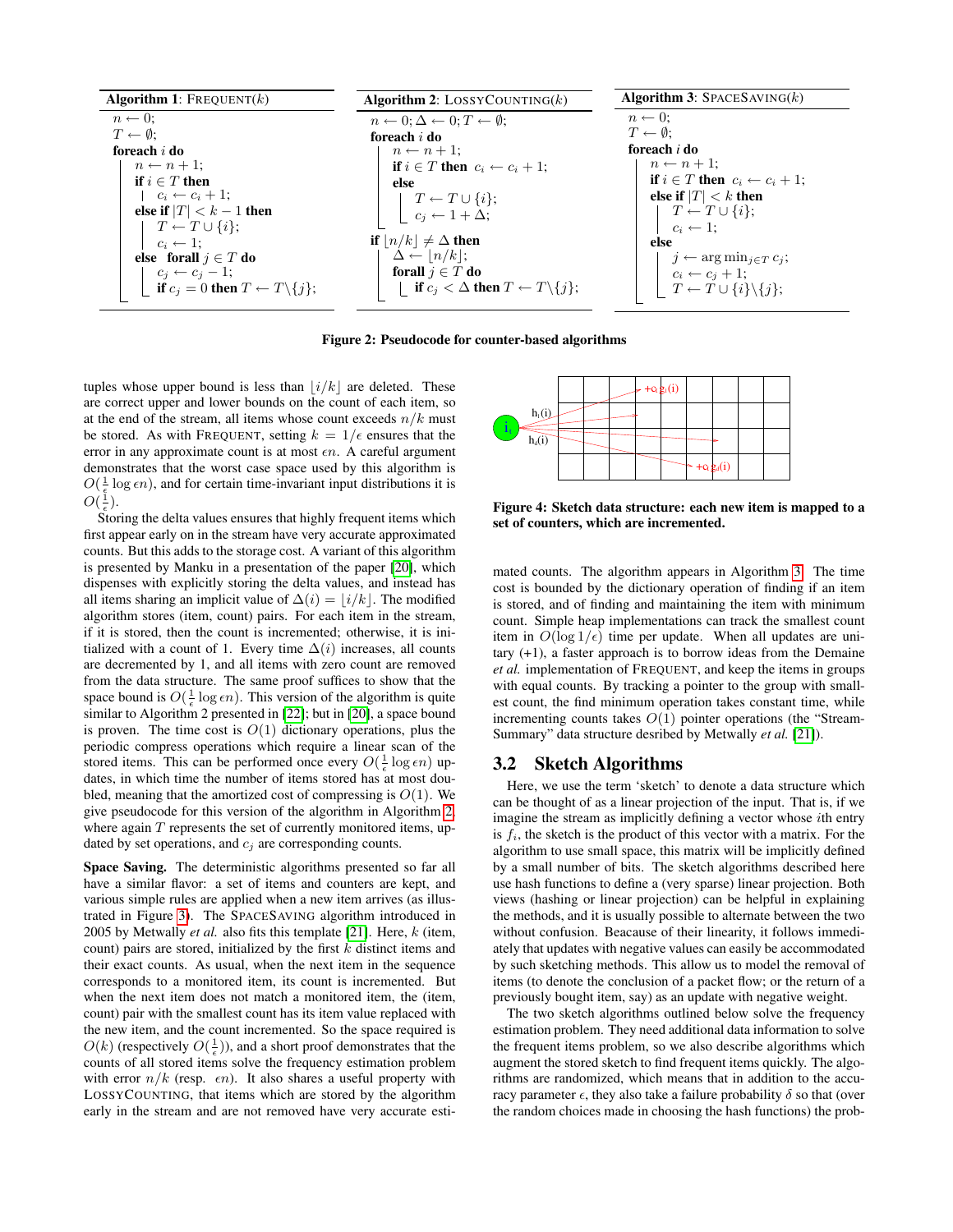<span id="page-4-0"></span>

| <b>Algorithm 4:</b> COUNTSKETCH $(w, d)$                   | <b>Algorithm 5:</b> COUNTMIN( $w, d$ )       |
|------------------------------------------------------------|----------------------------------------------|
| $C[1,1] \ldots C[d,w] \leftarrow 0;$                       | $C[1,1] \ldots C[d,w] \leftarrow 0;$         |
| for $i \leftarrow 1$ to d do                               | for $i \leftarrow 1$ to d do                 |
| Initialize $g_j, h_j$ ;                                    | Initialize $q_i$ ;                           |
| foreach $i$ do                                             | foreach $i$ do                               |
| $n \leftarrow n+1$ ;                                       | $n \leftarrow n+1$ ;                         |
| for $j \leftarrow 1$ to d do                               | for $j \leftarrow 1$ to d do                 |
| $\left[ C[j, g_i(i)] \leftarrow C[j, g_i(i), j] + h_i(i);$ | $ C[j, g_i(i)] \leftarrow C[j, g_i(i)] + 1;$ |

Figure 5: Pseudocode for sketching algorithms

ability of failure is at most  $\delta$ . Typically,  $\delta$  can be chosen to be very small (e.g.,  $10^{-6}$ ) while keeping the space used by the sketch low.

CountSketch. The first sketch in the sense that we use the term was the AMS or Tug-of-war sketch due to Alon *et al.* [\[1\]](#page-7-20). This was used to estimate the second frequency moment,  $F_2 = \sum_i f_i^2$ . It was subsequently observed that the same data structure could be used to estimate the inner-product of two frequency distributions, i.e.,  $\sum_i f_i f'_i$ , for two distributions given (in a stream) by  $f_i$  and  $f'_{i}$ . But this means that if  $f_{i}$  is defined by a stream, at query time we can find the product with  $f'_i = 1$  and  $f'_j = 0$  for all  $j \neq i$ . Then, the true answer to the inner product should be exactly  $f_i$ . The error guaranteed by the sketch turns out to be  $\epsilon F_2^{1/2} \leq \epsilon n$ with probability at least  $1 - \delta$  for a sketch of size  $O(\frac{1}{\epsilon^2} \log 1/\delta)$ . The ostensibly dissimilar technique of "Random Subset Sums" [\[16\]](#page-7-21) (on close inspection) turns out to be isomorphic to this instance of the algorithm.

Maintaining the AMS data structure is slow, since it requires updating the whole sketch for every new item in the stream. The COUNTSKETCH algorithm of Charikar *et al.* [\[9\]](#page-7-22) dramatically improves the speed by showing that the same underlying technique works if each update only affects a small subset of the sketch, instead of the entire summary. The sketch consists of a two-dimensional array  $C$  with  $d$  rows of  $w$  counters each. There are two hash functions for each row,  $h_j$  which maps input items onto [w], and  $g_j$ which maps input items onto  $\{-1, +1\}$ . Each input item *i* causes  $h_j(i)$  to be added on to entry  $C[j, g_j(i)]$  in row j, for  $1 \leq j \leq d$ . For any row j, the value  $g_j(i)C[j, h_j(i)]$  is an unbiased estimator for  $f_i$ . The estimate  $\hat{f}_i$  is the median of these estimates over the d rows. Setting  $d = \log \frac{4}{\delta}$  and  $w = O(\frac{1}{\epsilon^2})$  ensures that  $f_i$  has error at most  $\epsilon F_2^{1/2} \leq \epsilon n$  with probability at least  $1 - \delta$ . This guarantee requires that the hash functions are chosen randomly from a family of "four-wise independent" hash functions [\[24\]](#page-7-23). The total space used is  $O(\frac{1}{\epsilon^2} \log \frac{1}{\delta})$ , and the time per update is  $O(\log \frac{1}{\delta})$ worst-case. Figure [4](#page-3-3) shows a schematic of the data structure under the update procedure: the new item  $i$  gets mapped to a different location in each row, where  $g_i(i)$  is added on to the current counter value in that location. Pseudocode for the core of the update algorithm is shown in Algorithm [4.](#page-4-0)

CountMin Sketch. The COUNTMIN sketch algorithm of Cormode and Muthukrishnan [\[12\]](#page-7-24) can be described in similar terms to COUNTSKETCH. An array of  $d \times w$  counters is maintained, along with  $d$  hash functions  $h_j$ . Each update is mapped onto  $d$ entries in the array, each of which is incremented. Now  $\hat{f}_i$  =  $\min_{1 \leq j \leq d} C[j, h_j(i)]$ . The Markov inequality is used to show that the estimate for each j overestimates by less than  $n/w$ , and repeating  $d$  times reduces the probability of error exponentially. So setting  $d = \log \frac{1}{\delta}$  and  $w = O(\frac{1}{\epsilon})$  ensures that  $\hat{f}_i$  has error at most  $\epsilon n$  with probability at least  $1 - \delta$ . Consequently, the space is

<span id="page-4-1"></span> $O(\frac{1}{\epsilon} \log \frac{1}{\delta})$  and the time per update is  $O(\log \frac{1}{\delta})$ . The data structure and update procedure is consequently much like that illustrated for the Count-Sketch in Figure [4,](#page-3-3) with  $h_i(i)$  always equal to 1. The update algorithm is shown in Algorithm [5.](#page-4-1)

Finding Frequent Items using a Hierarchy. Since sketches solve the case when item frequencies can decrease, more complex algorithms are needed to find the frequent items. Here, we assume a "strict" case, where negative updates are possible but no negative frequencies are allowed. In this strict case, an approach based on divide-and-conquer will work: additional sketches are used to determine which *ranges* of items are frequent [\[12\]](#page-7-24). If a range is frequent, then it can be split into  $b$  non-overlapping subranges, and the frequency of each subrange estimated from an appropriate sketch, until a single item is returned. The choice of b trades off update time against query time: if all items  $i \in \{1...U\},\$ then  $\lceil \log_b U \rceil$  sketches suffice, but each potential range is split into  $b > 1$  subranges when answering queries. Thus, updates take  $O(\log_b U \log \frac{1}{\delta})$  hashing operations, and  $O(1)$  counter updates for each hash. Typically, moderate constant values of b are used (between 2 and 256, say); choosing  $b$  to be a power of two allows fast bit-shifts to be used in query and update operations instead of slower divide and mod operations. This results in COUNTMIN sketch Hierarchical and COUNTSKETCH Hierarchical algorithms.

Finding Frequent Items using Group Testing. An alternate approach is based on "combinatorial group testing" (CGT), which randomly divides the input into buckets so that we expect at most one frequent item in each group. Within each bucket, the items are divided into subgroups so that the "weight" of each group indicates the identity of the frequent item. For example, separating the counts of the items with odd identifiers and even identifiers will indicate whether the heavy item is odd or even; repeating this for all bit positions reveals the full identity of the item. This can be seen as an extension of the Count-Min sketch, since the structure resembles the buckets of the sketch, with additional information on subgroups of each bucket (based on the binary representation of items falling in the bucket); further, the analysis and properties are quite close to those of a Hierarchical Count-Min sketch. This increases the space to  $O(\frac{1}{\epsilon} \log U \log \delta)$  when the binary representation takes  $\log U$  bits. Each update requires  $O(\log \frac{1}{\delta})$  hashes as before, and updating  $O(\log U)$  counters per hash.

## 4. EXPERIMENTAL COMPARISON

## 4.1 Setup

We compared these algorithms under a common implementation framework to test as accurately as possible their relative performance. All algorithms were implemented using C++, and used common subroutines for similar tasks (e.g., hash tables) to increase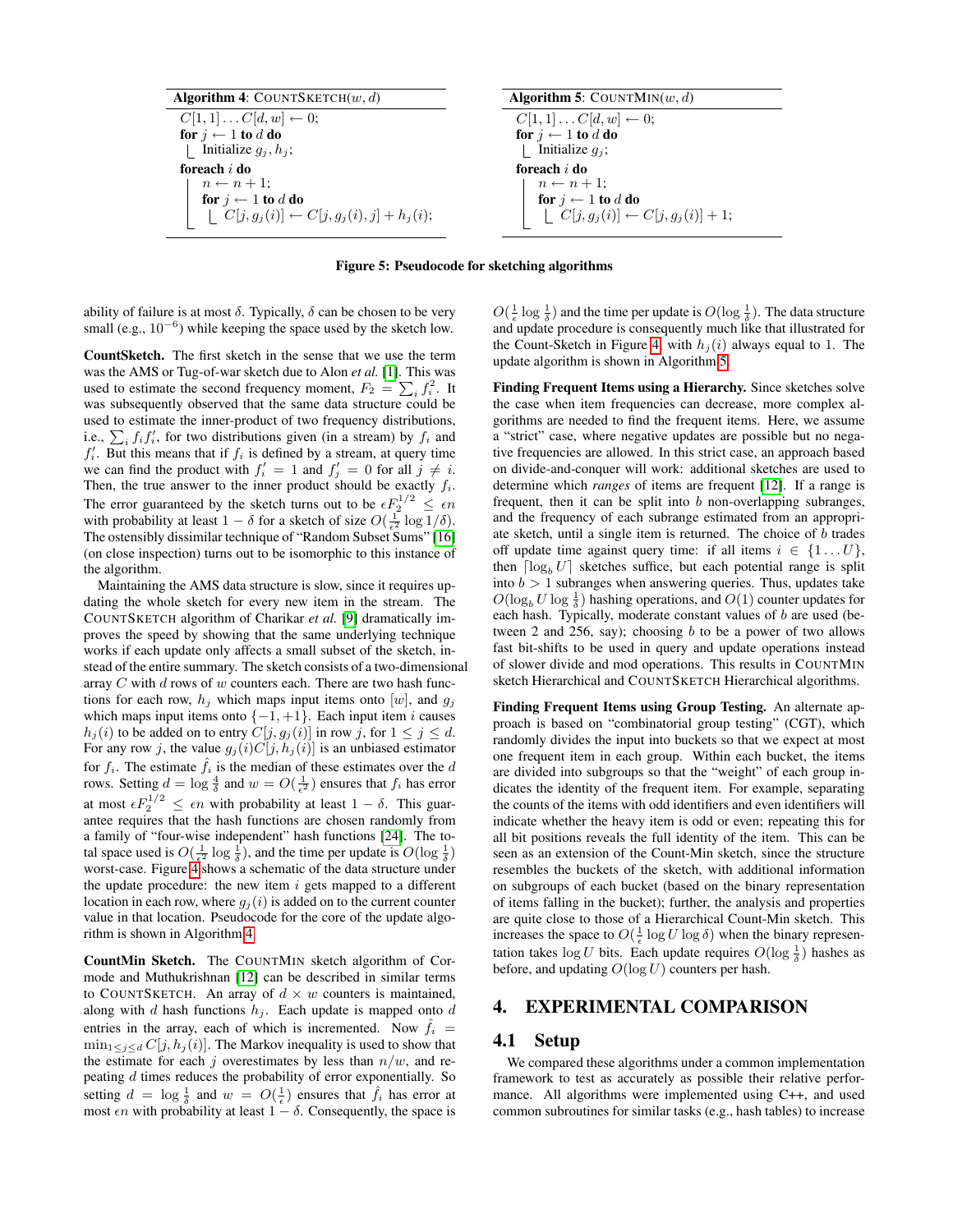<span id="page-5-0"></span>

<span id="page-5-1"></span>Figure 6: Performance of counter-based algorithms on real network data

comparability. We ran experiments on a 4 Dual Core Intel $(R)$  Xeon $(R)$ 2.66 GHz with 16 GB of RAM running Windows 2003 Server. The code was compiled using Microsoft's Visual C++ 2005 compiler and g++ 3.4.4 on cygwin. We did not observe significant differences between the two compilers. We report here results obtained using Visual C++ 2005. The code is available from  $http://$ [www.research.att.com/~marioh/frequent-items/](http://www.research.att.com/~marioh/frequent-items/).

For every algorithm we tested a number of implementations, using different data structures to implement the basic set operations. For some algorithms the most robust implementation choice was clear; for others we present results of competing solutions. For counter based algorithms we examine: FREQUENT using the Demaine *et al* implementation technique of linked lists (F), LOSSY-COUNTING keeping separate delta values for each item (LCD), LOSSYCOUNTING without deltas (LC), SPACESAVING using a heap (SSH), and SPACESAVING using linked lists (SSL). We also examine sketch-based methods: hierarchical COUNTSKETCH (CS), hierarchical COUNTMIN sketch (CMH), and the Combinatorial Group Testing variant of COUNTMIN (CGT).

We ran experiments using 10 million packets of HTTP traffic. representing 24 hours of traffic from a backbone router in a major network. Experiments on other real and synthetic datasets are shown in an extended version of this article [\[10\]](#page-7-9). We varied the frequency threshold  $\phi$ , from 0.0001 to 0.01. In our experiments, we set the error guarantee  $\epsilon = \phi$ , since our results showed that this was sufficient to give high accuracy in practice.

We compare the efficiency of the algorithms with respect to:

- Update throughput, measured in number of updates per millisecond.
- Space consumed, measured in bytes.
- Recall, measured in the total number of true heavy hitters reported over the number of true heavy hitters given by an exact algorithm.
- Precision, measured in total number of true heavy hitters reported over the total number of answers reported. Precision quantifies the number of false positives reported.
- Average relative error of the reported frequencies. We measure separately the average relative error of the frequencies of the true heavy hitters, and the average relative error of the frequencies of the false positive answers.

For all of the above, we perform 20 runs per experiment (by dividing the input data into 20 chunks and querying the algorithms once at the end of each run). We report averages on all graphs, along with the 5th and 95th percentiles as error bars.

#### <span id="page-5-2"></span>4.2 Counter based algorithms

Space and Time costs. Figure [6\(a\)](#page-5-0) shows the update throughput of the algorithms as a function of increasing frequency threshold  $(\phi)$ . The SpaceSaving and Frequent algorithms are fastest, while the two variations of Lossy Counting are appreciably slower. On this data set, SSL and SSH are equally very fast, but on some other data sets SSL was significantly faster than SSL, showing how data structure choices can affect performance. The range of frequency thresholds  $(\phi)$  considered did not affect update throughput (notice the log scale on the horizontal axis). The space used by these algorithms at the finest accuracy level was less than 1MB. SSL used 700Kb for  $\phi = 0.0001$ , while the other algorithms all required approximately 400KB. Since the space cost varies with  $1/\phi$ , for  $\phi = 0.01$ , the cost was 100 times less, i.e. a matter of kilobytes. This range of sizes is small enough to fit within a modern second level cache, so there is no obvious effect due to crossing memory boundaries on the architectures tested on. A naive solution that maintains one counter per input item would consume many megabytes (and this grows linearly with the input size). This is at least 12 times larger than SSH for  $\phi = 0.0001$  (which is the most robust algorithm in terms of space), and over a thousand times larger than all algorithms for  $\phi = 0.01$ . Clearly, the space benefit of these algorithms, even for small frequency thresholds is substantial in practice.

Precision, Recall and Error. All algorithms tested guarantee perfect recall (they will recover every item that is frequent). Figure [6\(b\)](#page-5-1) plots the *precision*. We also show the 5th and 95th percentiles in the graphs as error bars. Precision is the total number of true answers returned over the total number of answers. Precision is an indication of the number of false positives returned. Higher precision means smaller number of false positive answers. There is a clear distinction between different algorithms in this case. When using  $\epsilon = \phi$ , F results in a very large number of false positive answers, while LC and LCD result in approximately 50% false positives for small  $\phi$  parameters, but their precision improves as skewness increases. Decreasing  $\epsilon$  relative to  $\phi$  would improve this at the cost of increasing the space used. However, SSL and SSH yield 100% accuracy in all cases (i.e., no false positives), with about the same or better space usage. Note that these implement the same algorithm and so have the same output, only differing in the underlying implementation of certain data structures. Finally, notice that by keeping additional per-item information, LCD can sometimes distinguish between truly frequent and potentially frequent items better than LC.

Figure [6\(c\)](#page-5-2) plots the average relative error in the frequency estimation of the truly frequent items. The graph also plots the 5th and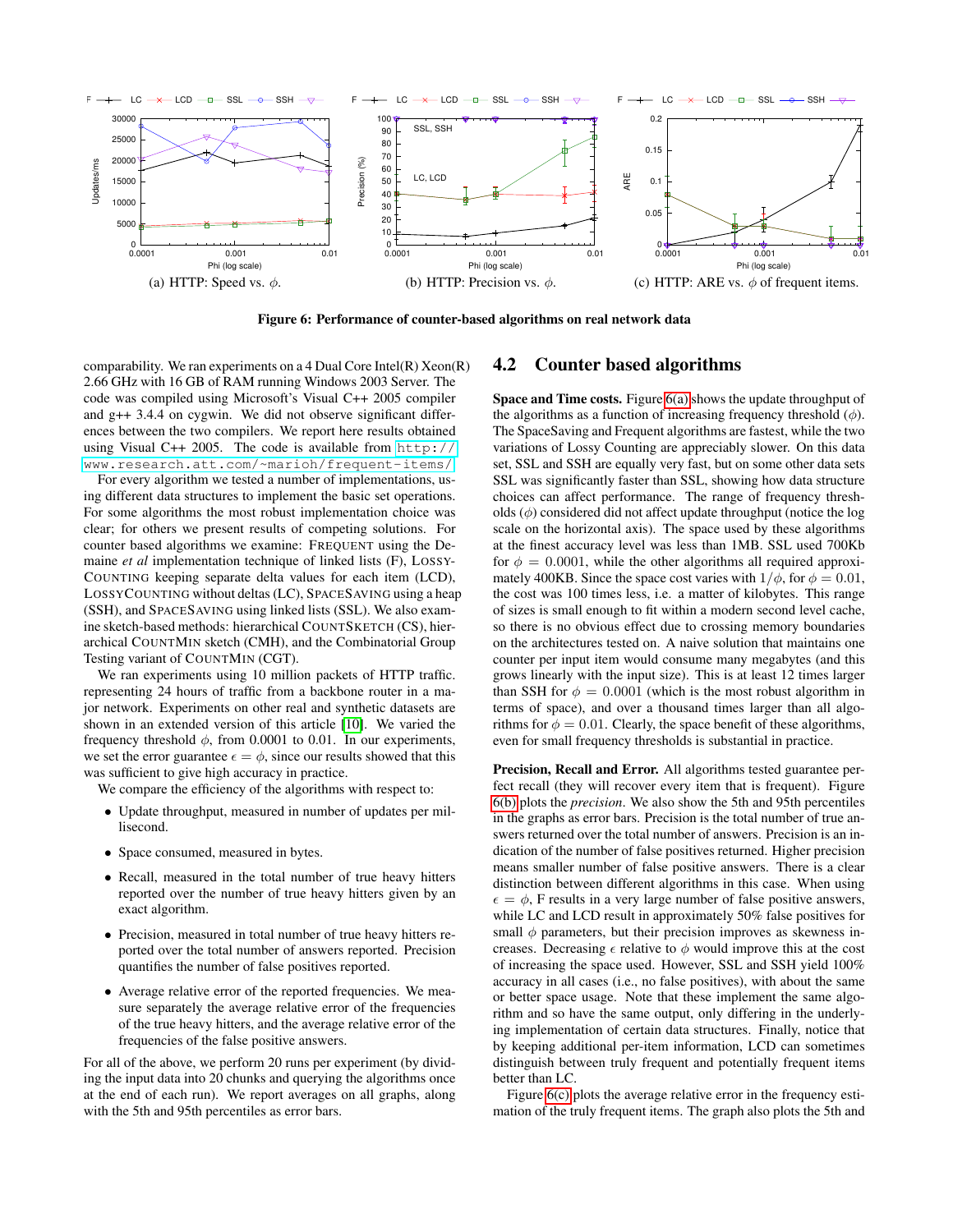<span id="page-6-0"></span>

<span id="page-6-1"></span>Figure 7: Performance of sketch algorithms on real network data (Speed, size and precision)

95th percentiles as error bars. The relative error of F decreases with  $\phi$ , while the error of LossyCounting increases with  $\phi$ . Note that F always returns an underestimate of the true count of any item; LC and LCD always return overestimates based on a  $\Delta$  value, and so yield inflated estimates of the frequencies of infrequent items.

Conclusions. Overall, the SPACESAVING algorithm appears conclusively better than other counter-based algorithms, across a wide range of data types and parameters. Of the two implementations compared, SSH exhibits very good performance in practice. It yields very good estimates, typically achieving 100% recall and precision, consumes very small space and is fairly fast to update (faster than LC and LCD). Alternatively, SSL is the fastest algorithm with all the good characteristics of SSH, but consumes twice as much space on average. If space is not a critical issue SSL is the implementation of choice.

## 4.3 Sketch algorithms

The advantage of sketches is that they support deletions, and hence are the only alternative in fully dynamic environments. This comes at the cost of increased space consumption and slower update performance. We used a hierarchy with branching factor  $b =$ 16 for all algorithms, after running experiments with several values and choosing the best tradeoff between speed, size and precision. The sketch depth is set to  $d = 4$  throughout, and the width to  $w = 2/\phi$ , based on the analysis of the COUNTMIN sketch. This keeps the space usage of CS and CMH relatively similar, and CGT is larger by constant factors.

Space and Time Cost. Figures [7\(a\)](#page-6-0) shows the update throughput of the algorithms. Update throughput is mostly unaffected by variations in  $\phi$ , though CMH does seem to become slower for larger values of  $\phi$ . CS has the slowest update rate among all algorithms, due to the larger number of hashing operations needed. Still, the fastest sketch algorithm is from 5 up to 10 times slower than the fastest counter based algorithm. Figure [7\(b\)](#page-6-1) plots the space consumed. The size of the sketches is fairly large compared to counter based algorithms: of the order of several megabytes for small values of  $\phi$ . CMH is the most space efficient sketch and still consumes space 3 times as large as the least space efficient counter based algorithm.

Precision, Recall and Error. The sketch algorithms all have near perfect recall, as is the case with the counter based algorithms. Figures [7\(c\)](#page-6-2) shows that they also have good precision, with CS reporting the largest number of false positives. Nevertheless, on some other datasets we tested (not shown here), the results were reversed. We also tested the average relative error in the frequency estima<span id="page-6-2"></span>tion of the truly frequent items. For sufficiently skewed distributions all algorithms can estimate item frequencies very accurately, and the results from all sketches were similar since all hierarchical sketch algorithms essentially correspond to a single instance of a COUNTSKETCH or COUNTMIN sketch of equal size.

Conclusions. There is no clear winner among the sketch algorithms. CMH has small size and high update throughput, but is only accurate for highly skewed distributions. CGT consumes a lot of space but it is the fastest sketch and is very accurate in all cases, with high precision and good frequency estimation accuracy. CS has low space consumption and is very accurate in most cases, but has slow update rate and exhibits some random behavior.

## 5. CONCLUDING REMARKS

We have attempted to present algorithms for finding frequent items in streams, and give an experimental comparison of their behavior to serve as a baseline for comparison. For insert-only streams, the clear conclusion of our experiments is that the SPACE-SAVING algorithm, a relative newcomer, has surprisingly clear benefits over others. We observed that implementation choices, such as whether to use a heap or lists of items grouped by frequencies, tradeoff speed and space. For sketches to find frequent items over streams including negative updates, there is not such a clear answer, with different algorithms excelling at different aspects of the problem. We do not consider this the end of the story, and continue to experiment with other implementation choices. Our source code, datasets and experimental test scripts are available so that others can use these as baseline implementations, and for experimental repeatability.

We conclude by outlining some of the many variations of the problem

- In the *weighted input* case, each update comes with an associated weight (such as a number of bytes, or number of units sold). Here, sketching algorithms directly handle weighted updates because of their linearity. The SPACESAVING algorithm also extends to the weighted case, but this is not known to be the case for the other counter based algorithms discussed.
- In the *distributed data* case, different parts of the input are seen by different parties (different routers in a network, or different stores making sales). The problem is then to find items which are frequent over the union of all the inputs. Again due to their linearity properties, sketches can easily solve such problems. It is less clear whether one can merge